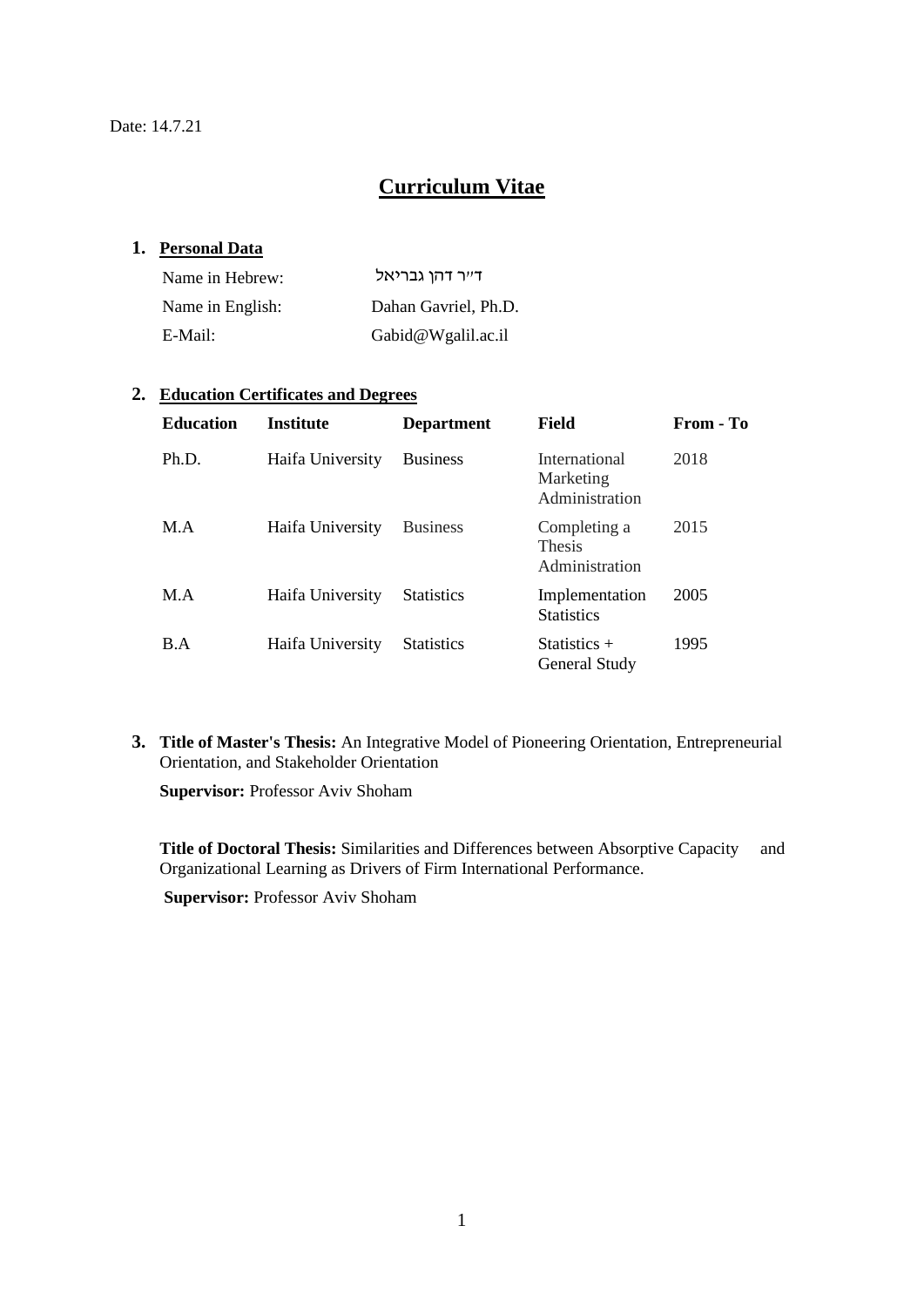#### **4. Academic Ranks**

| Rank     | % Position | From - To | Institute               |
|----------|------------|-----------|-------------------------|
| Lecturer | 100%       | 2018      | Western Galilee College |

#### **5. Active Participation in Conferences**

**WCBEM 2013-** Antalya- Turkey 25-28/4/13, Strategic Orientations: Developing an Integrative Model of Pioneering, Entrepreneurial, and Stakeholder Orientations.

- **7 th EuroMed 2014-** Kristiansand -Norway 18-19/9/14, Organizational Antecedents of Managerial Orientations.
- **18th WMC 2015-** Bari -Italy 14-18/7/15, Antecedents of Customer and Competitor Orientations.
- **19th WMC 2016** Paris -France 19-23/7/16, Customer Orientation and Firm Performance: Do Different Measures Lead to Different Results?
- **10<sup>th</sup> EuroMed 2017-** Rome -Italy 13-15/9/17, Antecedents of Organizational Learning and Its Impact on Firm Performance.
- **10th EuroMed 2017-** Rome -Italy 13-15/9/17**,** The Pivotal Role of Organizational Learning as A Link between Exporter's Orientations and Capabilities and between International Performance.
- **21th WMC 2018** Porto -Portugal 27-29/6/18, Market Turbulence as Moderator between Customer Orientation and Firm Performance.
- **22th WMC 2019** Edinburgh- Scotland 9-12/7/19, Pioneering Orientation as Mediator between Absorptive Capacity and New Product Performance.

#### **6. Additional Professional Experience**

| 2020             | Lecturer, ZEFAT Academic College, Management and H.R.          |
|------------------|----------------------------------------------------------------|
| $2017$ – present | Lecturer, Western Galilee College, School of Management.       |
| 1993-2017        | Lecturer and Tutor, Western Galilee College,                   |
|                  | Department of Economics.                                       |
| 1998-Today       | Ort Maalot, Mathematics Teacher, Bagroot Test.                 |
| 1996-1999        | Statistics Lecturer, Ma'alot "ATID" College, Program engineer. |
|                  |                                                                |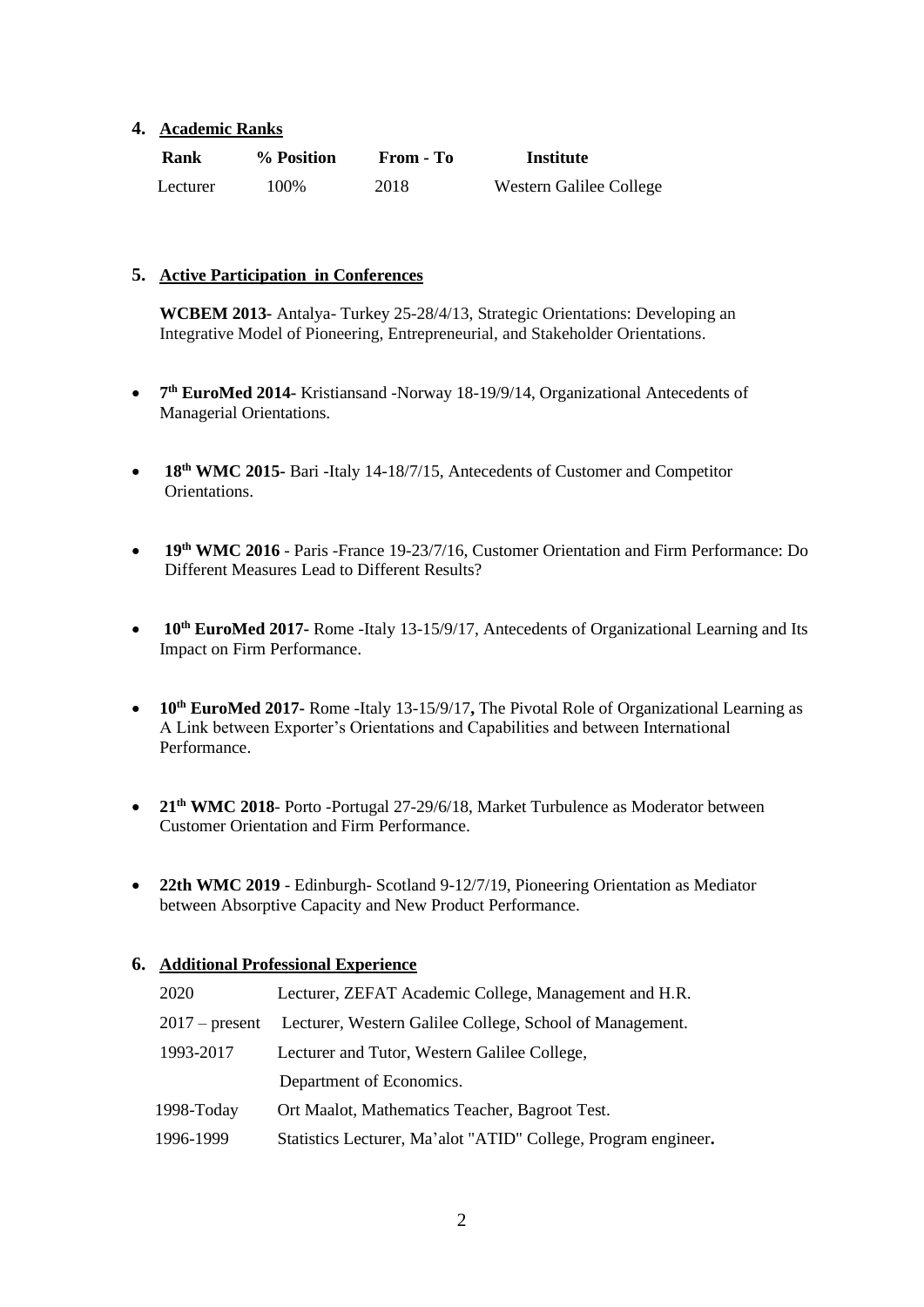#### **7. Scientific Areas of Specialization**

| Courses taught in recent years: |           |                      |              |  |  |
|---------------------------------|-----------|----------------------|--------------|--|--|
| <b>Title</b>                    | Year      | <b>Type</b>          | <b>Level</b> |  |  |
| Marketing                       | 2018      | Lecture              | B.A          |  |  |
| Probability                     | 2018      | Practice             | B.A          |  |  |
| <b>Research Methods</b>         | 2017      | Lecture              | B.A          |  |  |
| <b>Statistics</b>               | 1993-2018 | Lecture + Practice   | B.A.         |  |  |
| <b>SPSS</b>                     | 2005-2018 | Lecture $+$ Practice | B.A.         |  |  |
| Excel                           | 2005-2012 | Lecture + Practice   | B.A.         |  |  |

# **8. Miscellaneous**

- 1997-1999 Haifa, Rambam Hospital, Department of Oncology. Research of Hodgkin's Cancer Disease, Statistical Advisor.
- Tailored- Treatment For Early Stage Hodgkin's Disease , 1999
- Program Committee Member (Reviewer), AMS 2014, 43 rd. Annual Conference, Academy of Marketing Science, Indiana, USA.
- Session Chair, the 18<sup>th</sup> World Marketing Congress 2015, Bari, Italy.
- Article Reviewer in *Entrepreneurship Research Journal*.
- Program Committee Member (Reviewer), 2018 Academy of Marketing Science, World Marketing Congress (WMC), Porto, Portugal.
- Article Reviewer in *Journal of Global Marketing*.